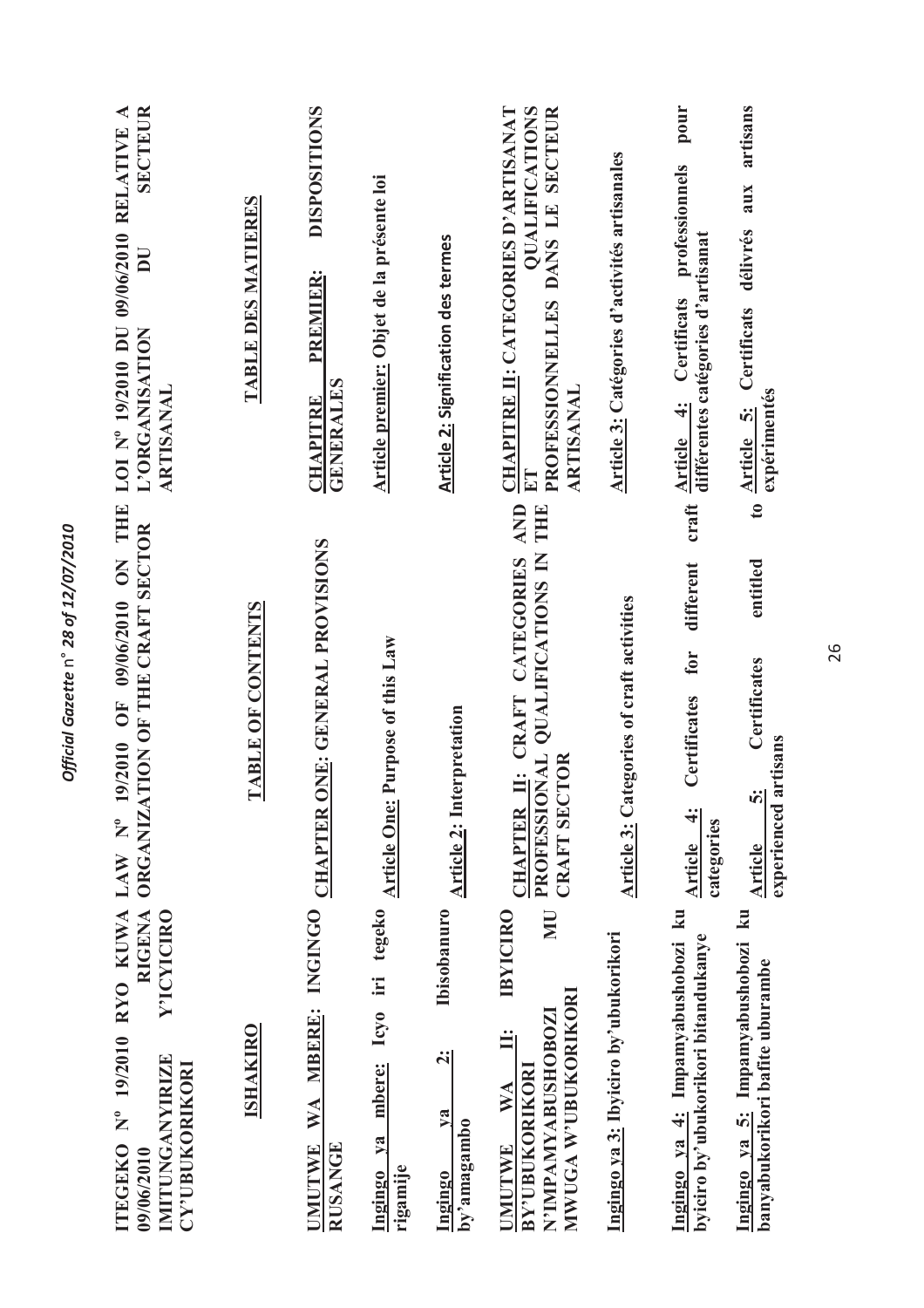| TRANSITOIRES ET FINALES<br>TRANSITIONAL AND FINAL PROVISIONS<br>IZ'INZIBACYUHO | DIVERSES,<br>CHAPITRE V: DISPOSITIONS<br>MISCELLANEOUS,<br>$\ddot{ }$<br>INGINGO CHAPTER<br>$\ddot{ }$<br>WA | Article 11: Droits et obligations d'une entreprise<br>artisanale subsidiaire<br>Uburenganzira Article 11: Rights and obligations of a subsidiary<br>craft firm<br>cy'ubukorikori<br>by'ikigo<br>$\ddot{u}$ : | $\overline{\mathbf{u}}$<br>$d'$ un<br>commerciale<br>Article 10: Entreprise<br>plusieurs artisans<br>$\approx$<br>as<br>artisans<br>$\overline{\mathbf{C}}$<br>artisan<br>ompany<br>$\overline{A}$ in<br>commercial c<br>Abanyabukorikori Article 10: | Article 9: Artisans organisés en coopératives<br>cooperative<br>.크<br>Artisans<br>$\ddot{\bullet}$<br>organizations<br>mu Article<br>Abanyabukorikori | Article 8: Enregistrement d'artisans<br>Kwiyandisha Article 8: Registration of artisans<br>$\ddot{\infty}$ | Article 7: Moyens dont se sert un artisan moyen<br>Ingingo ya 7: Ibyo umunyabukorikori Article 7: Means used by a medium artisan | Article 6: Conditions requises pour être qualifié<br>artisan<br>$\tilde{\mathbf{z}}$<br>as<br>qualify<br>$\mathfrak{g}$<br>Requirements<br>craftsperson<br>ngo Article 6: | $\mathbf{L}\mathbf{A}$<br>DE<br>CHAPITRE III: ORGANISATION<br>PROFESSION D'ARTISANAT<br>III: ORGANIZATION OF THE<br><b>CRAFT PROFESSION</b><br><b>CHAPTER</b><br>IMITUNGANYIRIZE Y'UMWUGA<br>W'UBUKORIKORI<br>UMUTWE WA III: |
|--------------------------------------------------------------------------------|--------------------------------------------------------------------------------------------------------------|--------------------------------------------------------------------------------------------------------------------------------------------------------------------------------------------------------------|-------------------------------------------------------------------------------------------------------------------------------------------------------------------------------------------------------------------------------------------------------|-------------------------------------------------------------------------------------------------------------------------------------------------------|------------------------------------------------------------------------------------------------------------|----------------------------------------------------------------------------------------------------------------------------------|---------------------------------------------------------------------------------------------------------------------------------------------------------------------------|------------------------------------------------------------------------------------------------------------------------------------------------------------------------------------------------------------------------------|
|                                                                                | ZINYURANYE,<br>N'IZISOZA<br><b>UMUTWE</b>                                                                    | gishamikiye ku kindi<br>$1$<br>n'inshingano<br>Ingingo                                                                                                                                                       | cyangwa umunyabukorikori nk'ikigo<br>$ya$ 10:<br>cy'ubucuruzi<br>Ingingo                                                                                                                                                                              | Ingingo ya 9:<br>makoperative                                                                                                                         | kw'abanyabukorikori<br>$1$<br>Ingingo                                                                      | wo mu rwego ruciriritse yifashisha                                                                                               | Ingingo ya 6: Ibisabwa kugira<br>umuntu yitwe umunyabukorikori                                                                                                            |                                                                                                                                                                                                                              |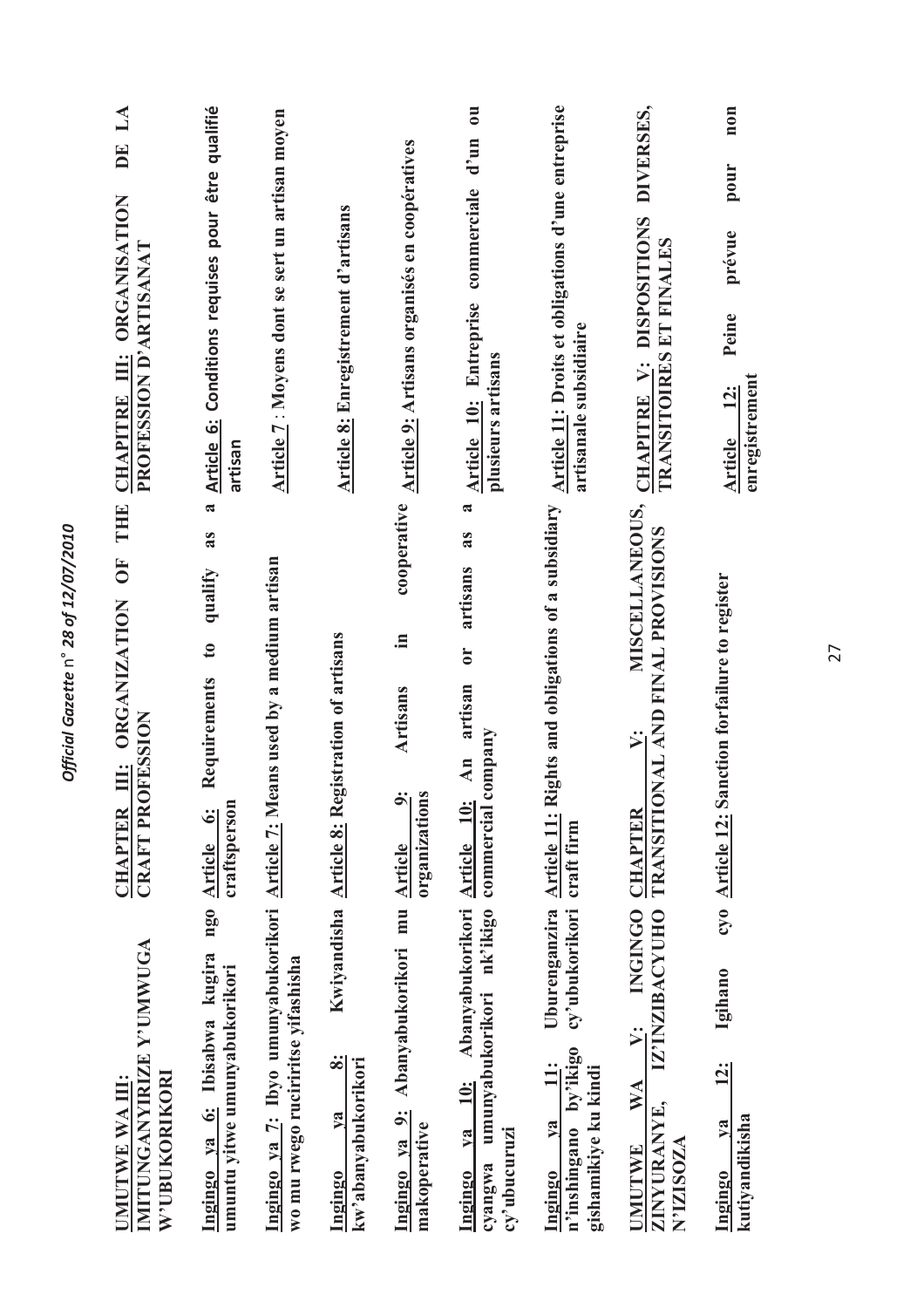| <b>Article 13: Disposition transitoire</b> | and Article 14: Initiation, examen et adoption de la<br>présente loi<br>consideration<br>Preparation, | <b>Article 15: Disposition abrogatoire</b>                                                                  | Article 16: Entrée en vigueur<br>mmencement                            |  |  |
|--------------------------------------------|-------------------------------------------------------------------------------------------------------|-------------------------------------------------------------------------------------------------------------|------------------------------------------------------------------------|--|--|
| <b>Article 13: Transitional provision</b>  | is Law<br>adoption of th                                                                              |                                                                                                             |                                                                        |  |  |
| Ingingo ya 13: Ingingo y'inzibacyuho       | Ingingo ya 14: Itegurwa, isuzumwa Article 14:<br>n'itorwa ry'iri tegeko                               | Ingingo ya 15: Ivanwaho ry'ingingo Article 15: Repealing provision<br>z'amategeko zinyuranyije n'iri tegeko | Ingingo ya 16 Igihe iri tegeko ritangira Article 16: Co<br>gukurikizwa |  |  |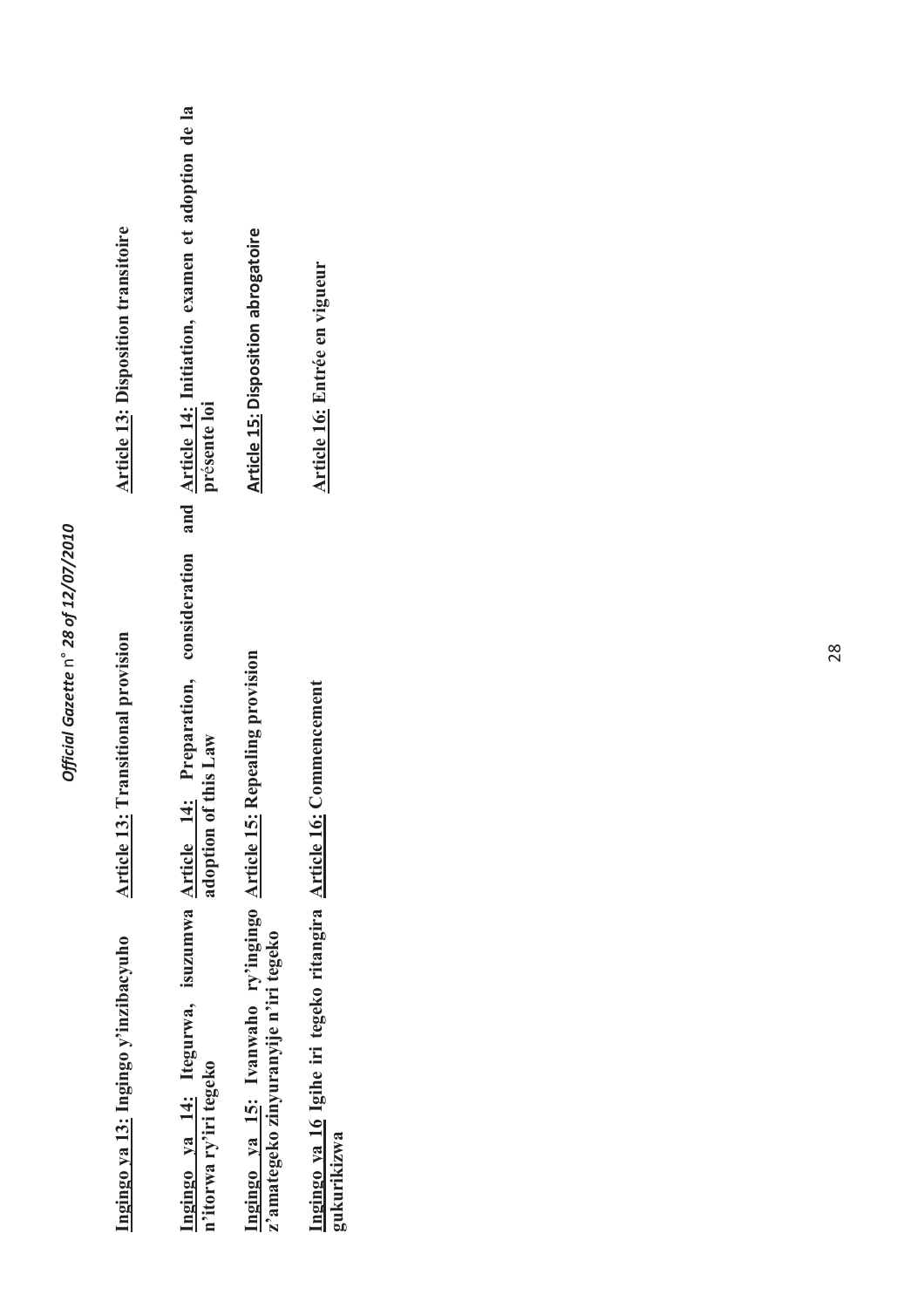| 09/06/2010<br>RELATIVE A L'ORGANISATION DU<br>$\overline{\mathbf{D}}$<br>SECTEUR ARTISANAL<br>19/2010<br>LOI Nº | Président de la République;<br>Nous, KAGAME Paul,  | <b>SOIT</b><br>LE PARLEMENT A ADOPTE ET NOUS<br>TENEUR SUIT ET<br>PUBLIEE AU JOURNAL OFFICIEL DE<br>PROMULGUONS<br>LA REPUBLIQUE DU RWANDA<br><b>OU'ELLE</b><br>LA LOI DONT LA<br>SANCTIONNONS,<br><b>ORDONNONS</b>                      | LE PARLEMENT:             | 20 avril 2010;                                                                                                                                  | ce jour, spécialement en ses articles 62, 66,<br>67, 90, 93, 94, 108 et 201;                                                                                                                                                                                                                                     | création, organisation et fonctionnement des                                                                                                                       |
|-----------------------------------------------------------------------------------------------------------------|----------------------------------------------------|------------------------------------------------------------------------------------------------------------------------------------------------------------------------------------------------------------------------------------------|---------------------------|-------------------------------------------------------------------------------------------------------------------------------------------------|------------------------------------------------------------------------------------------------------------------------------------------------------------------------------------------------------------------------------------------------------------------------------------------------------------------|--------------------------------------------------------------------------------------------------------------------------------------------------------------------|
| LAW Nº 19/2010 OF 09/06/2010 ON THE<br>CRAFT<br>e<br>Til<br>$\overline{\mathbf{C}}$<br><b>SECTOR</b>            | President of the Republic;<br>e, KAGAME Paul,<br>⋗ | OF<br><b>ADOPTED</b><br>WE SANCTION, PROMULGATE<br>HE FOLLOWING LAW AND ORDER IT<br>THE OFFICIAL<br>REPUBLIC<br><b>HAS</b><br>THE<br>BE PUBLISHED IN<br><b>PARLIAMENT</b><br>ÖF<br><b>GAZETTE</b><br><b>RWANDA</b><br>AND<br>E<br>Ē<br>F | HE PARLIAMENT:<br>Ξ       | April 2010;                                                                                                                                     | Rwanda of 04 June 2003, as amended to date, Rwanda du 04 juin 2003 telle que révisée à<br>especially in Articles 62, 66, 67, 90, 93, 94,<br>108 and 201;                                                                                                                                                         | imiterere concerning the establishment, organization and                                                                                                           |
| 09/06/2010 RIGENA IMITUNGANYIRIZE ORGANIZATION<br>ITEGEKO Nº 19/2010 RYO KUWA<br>Y'ICYICIRO CY'UBUKORIKORI      | Twebwe, KAGAME Paul,<br>Perezida wa Repubulika;    | <b>AMATEGEKO</b><br>YA<br>YEMEJE, NONE NATWE DUHAMIJE,<br>KANDI DUTEGETSE KO RYANDIKWA<br>DUTANGAJE ITEGEKO RITEYE RITYA<br>MU IGAZETI YA LETA<br>REPUBULIKA Y'U RWANDA<br><b>ISHINGA</b><br><b>INTEKO</b>                               | INTEKO ISHINGA AMATEGEKO: | Umutwe w'Abadepite, mu nama yawo yo The Chamber of Deputies, in its session of 20 La Chambre des Députés, en sa séance du<br>kuwa 20 Mata 2010; | Ishingiye ku Itegeko Nshinga rya Repubulika Pursuant to the Constitution of the Republic of Vu la Constitution de la République du<br>nk'uko ryavuguruwe kugeza ubu, cyane cyane<br>y'u Rwanda ryo kuwa 04 Kamena 2003<br>mu ngingo zaryo, iya 62, iya 66, iya 67, iya 90,<br>iya 93, iya 94, iya 108 n'iya 201; | Ishingiye ku Itegeko nº 50/2007 ryo kuwa Pursuant to Law nº50/2007 of 18/09/2007 Vu la Loi nº 50/2007 du 18/09/2007 portant<br>ishyirwaho,<br>rigena<br>18/09/2007 |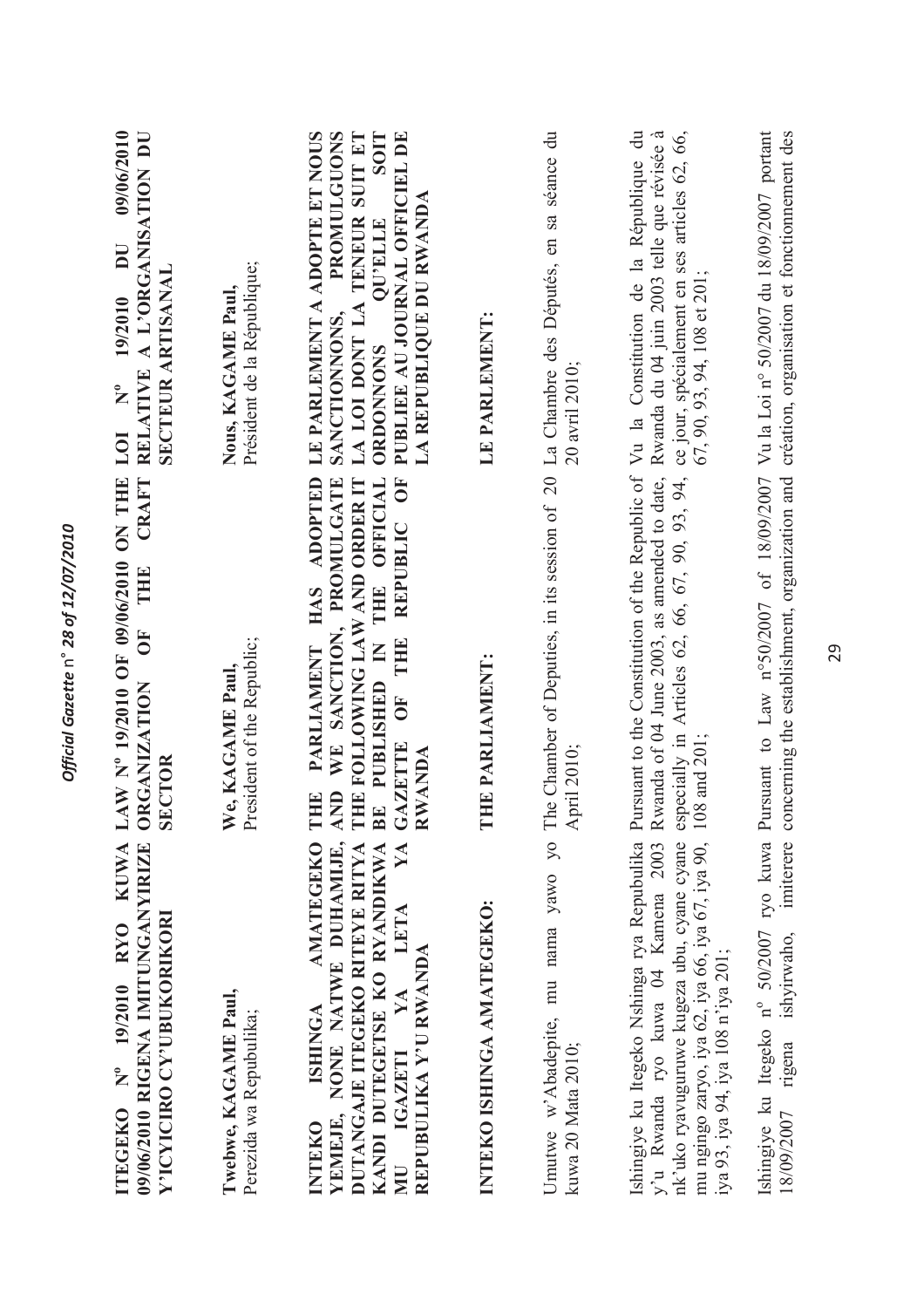| nk'uko ryahinduwe kandi ryujujwe kugeza<br>27/04/2009 ryerekeye amasosiyete y'ubucuruzi<br>Ishingiye ku Itegeko n°13/2009 ryo kuwa 27<br>Ishingiye ku Itegeko n°07/2009 ryo kuwa<br>Gicurasi 2009 rigenga umurimo mu Rwanda;<br>n'imikorere y'amakoperative mu Rwanda;<br>ubu; | Pursuant to Law $n^o07/2009$ of $27/04/2009$<br>of 27/05/2009<br>modified and<br>Pursuant to $Law no13/2009$<br>as<br>cooperative<br>regulating labour in Rwanda;<br>companies<br>complemented to date;<br>of<br>$\frac{1}{2}$<br>functioning<br>Rwanda;<br>relating | Vu la Loi nº 07/2009 du 27/04/2009 relative<br>que<br>27/05/2009<br>au<br>Travail<br>telle<br>modifiée et complétée à ce jour;<br>$\ddot{a}$<br>sociétés commerciales<br>$\ddot{a}$<br>Loi nº13/2009<br>organizations in coopératives au Rwanda;<br>réglementation<br>Vu la<br>portant<br>aux |
|--------------------------------------------------------------------------------------------------------------------------------------------------------------------------------------------------------------------------------------------------------------------------------|----------------------------------------------------------------------------------------------------------------------------------------------------------------------------------------------------------------------------------------------------------------------|-----------------------------------------------------------------------------------------------------------------------------------------------------------------------------------------------------------------------------------------------------------------------------------------------|
| umutungo<br>Ishingiye ku Itegeko nº31/2009 ryo kuwa<br>kurengera<br>bwite mu by'ubwenge;<br>26/10/2009 rigamije<br>YEMEJE:                                                                                                                                                     | Pursuant to Law n°31/2009 of 26/10/2009 on<br>the protection of intellectual property;<br><b>ADOPTS:</b>                                                                                                                                                             | Vu la Loi nº31/2009 du 26/10/2009 portant<br>protection de la propriété intellectuelle;<br><b>ADOPTE:</b><br>Rwanda;                                                                                                                                                                          |
| <b>INGINGO</b><br><b>MBERE:</b><br>WA<br>RUSANGE<br><b>UMUTWE</b>                                                                                                                                                                                                              | <b>GENERAL</b><br>ONE:<br><b>ROVISIONS</b><br><b>CHAPTER</b>                                                                                                                                                                                                         | <b>CHAPITRE PREMIER: DISPOSITIONS</b><br><b>GENERALES</b>                                                                                                                                                                                                                                     |
| Ingingo ya mbere: Icyo iri tegeko rigamije                                                                                                                                                                                                                                     | <b>Article One: Purpose of this Law</b>                                                                                                                                                                                                                              | Article premier: Objet de la présente loi                                                                                                                                                                                                                                                     |
| w'icyiciro cy'ubukorikori no kugena ibisabwa<br>umwuga<br>Iri tegeko rigamije gutunganya<br>kugira ngo ukorwe neza.                                                                                                                                                            | better<br>its<br>craft<br>for<br>organizes the<br>requirements<br>functioning<br>This Law<br>determines                                                                                                                                                              | artisanal et détermine les conditions requises<br>sector and La présente loi porte organisation du secteur<br>pour son bon fonctionnement.                                                                                                                                                    |
| Ingingo ya 2: Ibisobanuro by'amagambo                                                                                                                                                                                                                                          | <b>Article 2: Interpretation</b>                                                                                                                                                                                                                                     | <b>Article 2: Signification des termes</b>                                                                                                                                                                                                                                                    |
| amagambo<br>asobanurwa ku buryo bukurikira:<br>tegeko,<br>$\equiv$<br>Muri                                                                                                                                                                                                     | akurikira In this Law the following terms shall have the Aux fins de la présente loi, les termes<br>following meaning:                                                                                                                                               | suivants ont les significations ci-après                                                                                                                                                                                                                                                      |

Official Gazette n° 28 of 12/07/2010 *Official Gazette* n° *28 of 12/07/2010*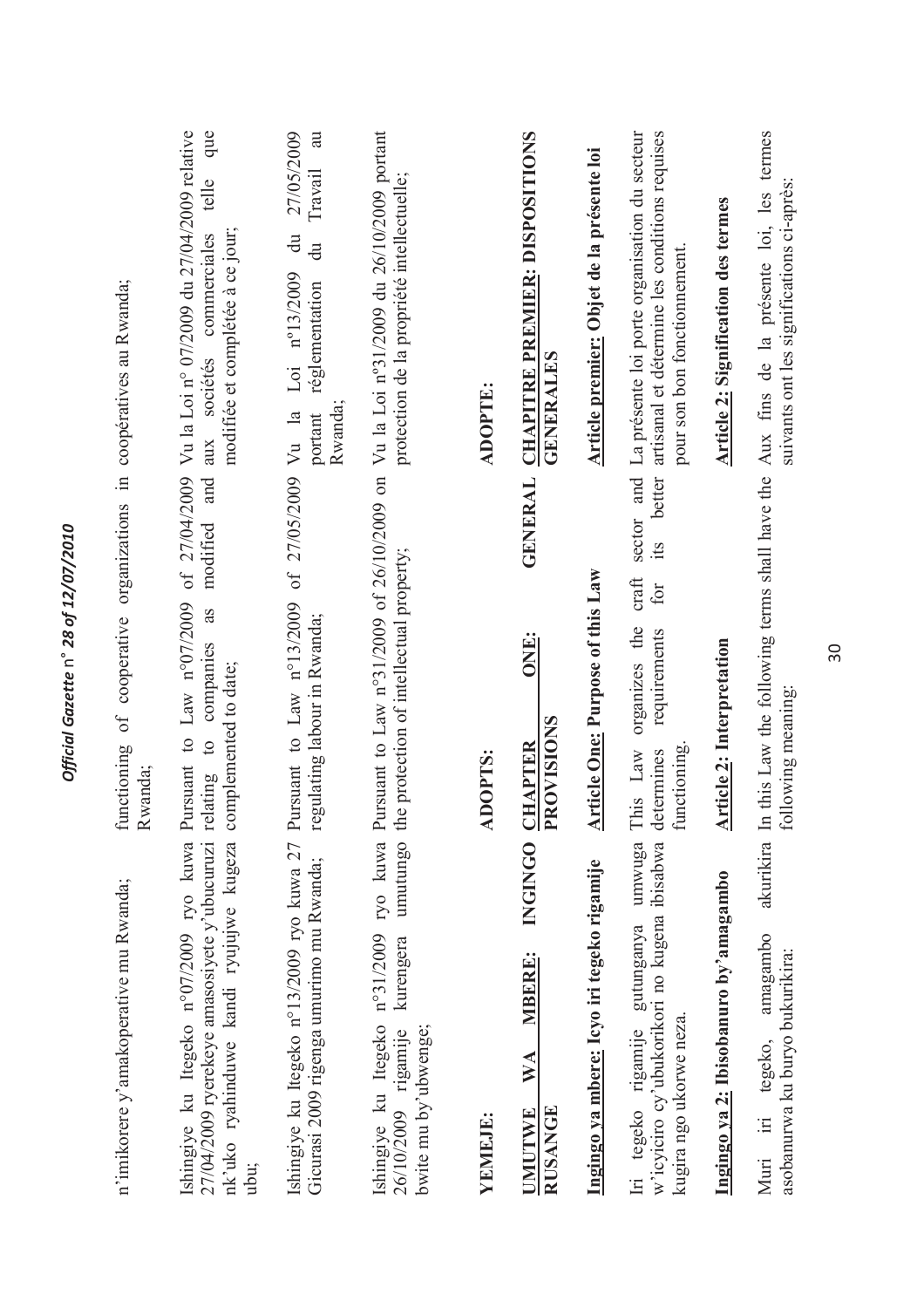- l<sup>o</sup> ubukorikori: umurimo uwo ariwo 1 º **ubukorikori:** umurimo uwo ariwo wose ugamije gukora cyangwa gutunganya ibintu, gusana cyangwa gutanga za serivisi, ukorwa n'umunyabukorikori wabigize umwuga kandi ukaba ukoreshejwe amaboko cyangwa hifashishijwe imashini, ku buryo buhoraho cyangwa budahoraho. Ubukorikori bwuzuzanya n'icyiciro cy'inganda bukigezaho abanyabukorikori babifitiye ubushobozi, ibikoresho na za serivisi gukora cyangwa gutunganya ibintu, gusana cyangwa ukorwa n'umunyabukorikori wabigize umwuga kandi ukaba ukoreshejwe amaboko cyangwa hifashishijwe imashini, ku Ubukorikori bwuzuzanya n'icyiciro bukigezaho babifitive buryo buhoraho cyangwa budahoraho. ubushobozi, ibikoresho na za serivisi za serivisi, wose ugamije abanyabukorikori cy'inganda gutanga z'ibanze;
- 2 º **umunyabukorikori:** umuntu ufite ubuhanga yavanye mu kazi cyangwa mu ishuri, akoresha mu mwuga we wihariye nk'umukozi cyangwa rwiyemezamirimo, akagira uruhare we ubwe kandi kenshi, mu kurangiza umurimo we wo gukora ibintu cyangwa 2° umunyabukorikori: umuntu ufite ubuhanga yavanye mu kazi cyangwa mu ishuri, akoresha mu mwuga we cyangwa rwiyemezamirimo, akagira uruhare we ubwe kandi kenshi, mu kurangiza umurimo we wo gukora ibintu cyangwa wihariye nk'umukozi gutanga za serivisi; gutanga za serivisi;
- 3 º **uwiga ubukorikori:** umuntu ukiri mu rwego ruciriritse wigira ku bandi banyabukorikori babishoboye kandi 3° uwiga ubukorikori: umuntu ukiri mu bandi kandi rwego rucirirtise wigira ku banyabukorikori babishoboye babifitemo uburambe; babifitemo uburambe;
- $\circ$ f 1 º **crafts sector:** any activity of production, transformation, repair or delivery of services, executed by a qualified and professional artisan manually or using machines and is exercised on full or part-time basis. The crafts sector complements the industrial sector by providing it with qualified artisans, equipment and primary production, transformation, repair or delivery of services, executed by a exercised on full or part-time basis. The qualified and professional artisan manually or using machines and is sector by providing it with qualified equipment and primary crafts sector complements the industrial 1° crafts sector: any activity artisans, services;
- 1 º **artisanat :** toute activité de production, transformation, réparation ou prestation des services entrepris par un artisan qualifié et professionnel, réalisée manuellement ou de façon mécanisée et exercée à temps plein ou partiel. L'artisanat se complète avec le secteur industriel en lui fournissant des artisans qualifiés, des équipements et des transformation, réparation ou prestation des services entrepris par un artisan qualifié et professionnel, réalisée manuellement ou de façon mécanisée et exercée à temps plein ou partiel. L'artisanat se complète avec le secteur industriel en lui fournissant des artisans qualifiés, des équipements et des 1° artisanat : toute activité de production. services de base; services de base:
- informally 2 º **artisan:** a person informally experienced or formally qualified in the execution of his/her particular profession as employee or as entrepreneur, taking personally and usually part in the execution of the work consisting in the production of experienced or formally qualified in the execution of his/her particular as usually part in the execution of the work consisting in the production of entrepreneur, taking personally and  $\overline{\text{or}}$ profession as employee goods or providing services; goods or providing services; person  $\alpha$  $2^{\circ}$  artisan:
- 3° journeyperson: an artisan working in a 3 º **journeyperson**: an artisan working in a subordinate position who learns from other qualified and experienced subordinate position who learns from experienced other qualified and artisans;
- 2 º **artisan:** une personne ayant une qualification obtenue de façon informelle ou formelle lui permettant d'exercer sa profession particulière en tant qu'employé ou entrepreneur, prenant part personnellement et habituellement à l'exécution du travail consistant dans la production de biens de façon informelle ou formelle lui permettant d'exercer sa profession particulière en tant qu'employé ou entrepreneur, orenant part personnellement et habituellement à l'exécution du travail consistant dans la production de biens personne ayant une ou la prestation de services; ou la prestation de services; obtenue  $2^{\circ}$  artisan: une qualification
- 3 º **compagnon:** un ouvrier travaillant en subordination qui acquiert ses aptitudes d'autres artisans qualifiés et subordination qui acquiert ses aptitudes  $\sigma$ 3° compagnon: un ouvrier travaillant en qualifiés artisans expérimentés; expérimentés; d'autres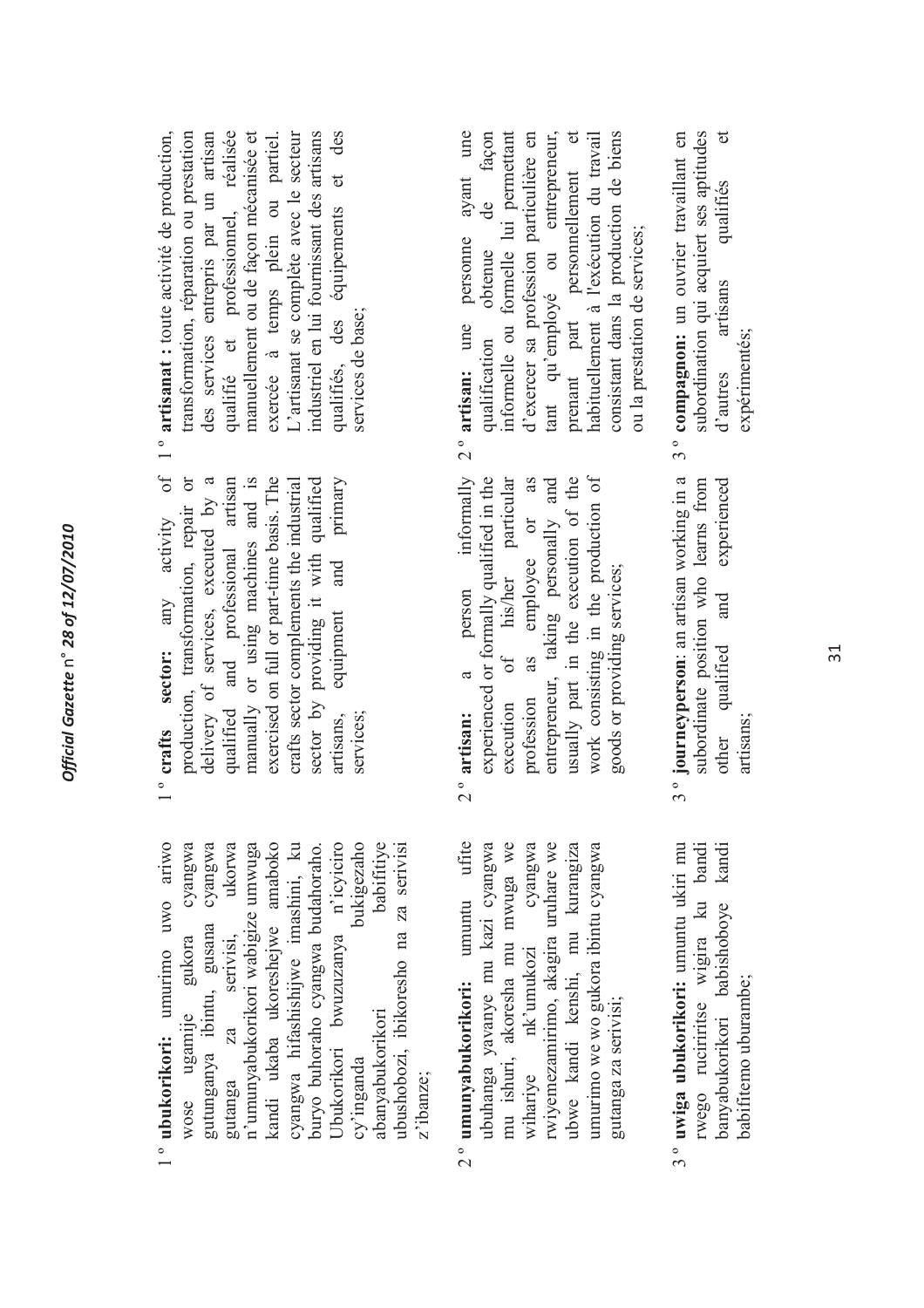| wabigize<br>umuntu wigiye mu kigo cyemewe<br>ikigo<br>wabyigiye:<br>ufite ubumenyi ku rwego rusumba<br>umwuga: umuntu ukora umurimo<br>w'ubukorikori abizi neza kandi buri<br>umunyabukorikori mukuru: umuntu<br>izindi mu by'ubukorikori kandi mu byo<br>yize hagomba kubamo ubumenyi<br>cyangwa<br>sosiyete gikora umurimo w'ubukorikori<br>kandi kiyoborwa n'umunyabukorikori;<br>kandi wabiherewe impamyabumenyi;<br>gihe ibikorwa bye bigahora binoze;<br>nsobanuro n'ubumenyi ngiro;<br>cy'uwikorera, Koperative<br>cy'ubukorikori:<br>umunyabukorikori<br>4 ° umunyabukorikori<br>7° ikigo<br>。<br>5。<br>。<br>。 | 4° professional artisan: person who<br>5° trained journeyperson: person who<br>6° master artisan: person with the<br>7° crafts firm: a private firm, cooperative<br>practices craftwork and consistently<br>has gained his/her skills from<br>recognized institution and who has a<br>or company doing business in craft<br>The professional education includes<br>theoretical exposure and practical<br>highest level of education in crafts.<br>produces products of high quality;<br>industry and run by a craftsperson:<br>degree;<br>work; | 7° entreprise d'artisans: toute entreprise<br>5° compagnon formé: une personne ayant<br>acquis ses aptitudes d'une institution<br>domaine artisanal. Sa formation<br>produit régulièrement des produits de<br>société qui fait de l'artisanat et qui est<br>exécute des travaux d'artisanat et<br>niveau d'études le plus élevé du<br>professionnelle inclut la théorie et la<br>individuelle ou coopérative ou une<br>6° maître artisan: personne qui a un<br>4° artisan professionnel : personne qui<br>reconnue et qui a obtenu un diplôme;<br>gérée par un artisan;<br>haute qualité;<br>pratique; |
|------------------------------------------------------------------------------------------------------------------------------------------------------------------------------------------------------------------------------------------------------------------------------------------------------------------------------------------------------------------------------------------------------------------------------------------------------------------------------------------------------------------------------------------------------------------------------------------------------------------------|-------------------------------------------------------------------------------------------------------------------------------------------------------------------------------------------------------------------------------------------------------------------------------------------------------------------------------------------------------------------------------------------------------------------------------------------------------------------------------------------------------------------------------------------------|--------------------------------------------------------------------------------------------------------------------------------------------------------------------------------------------------------------------------------------------------------------------------------------------------------------------------------------------------------------------------------------------------------------------------------------------------------------------------------------------------------------------------------------------------------------------------------------------------------|
| gikora imirimo itandukanye<br>8° ikigo cy'ubukorikori gishamikiye ku<br>kindi kigo: ikigo cyifatanyije n'ikindi<br>iy'ubucuruzi n' ibyara inyungu.<br>kigo                                                                                                                                                                                                                                                                                                                                                                                                                                                             | 8° a subsidiary craft firm: a craft firm 8° une entreprise d'artisans subsidiaire:<br>joined to another firm involved in<br>other income<br>generating activities.<br>commercial and                                                                                                                                                                                                                                                                                                                                                            | une entreprise d'artisans attachée à une<br>autre entreprise qui effectue différentes<br>activités commerciales et génératrices<br>de revenus.                                                                                                                                                                                                                                                                                                                                                                                                                                                         |

*Official Gazette* n° *28 of 12/07/2010*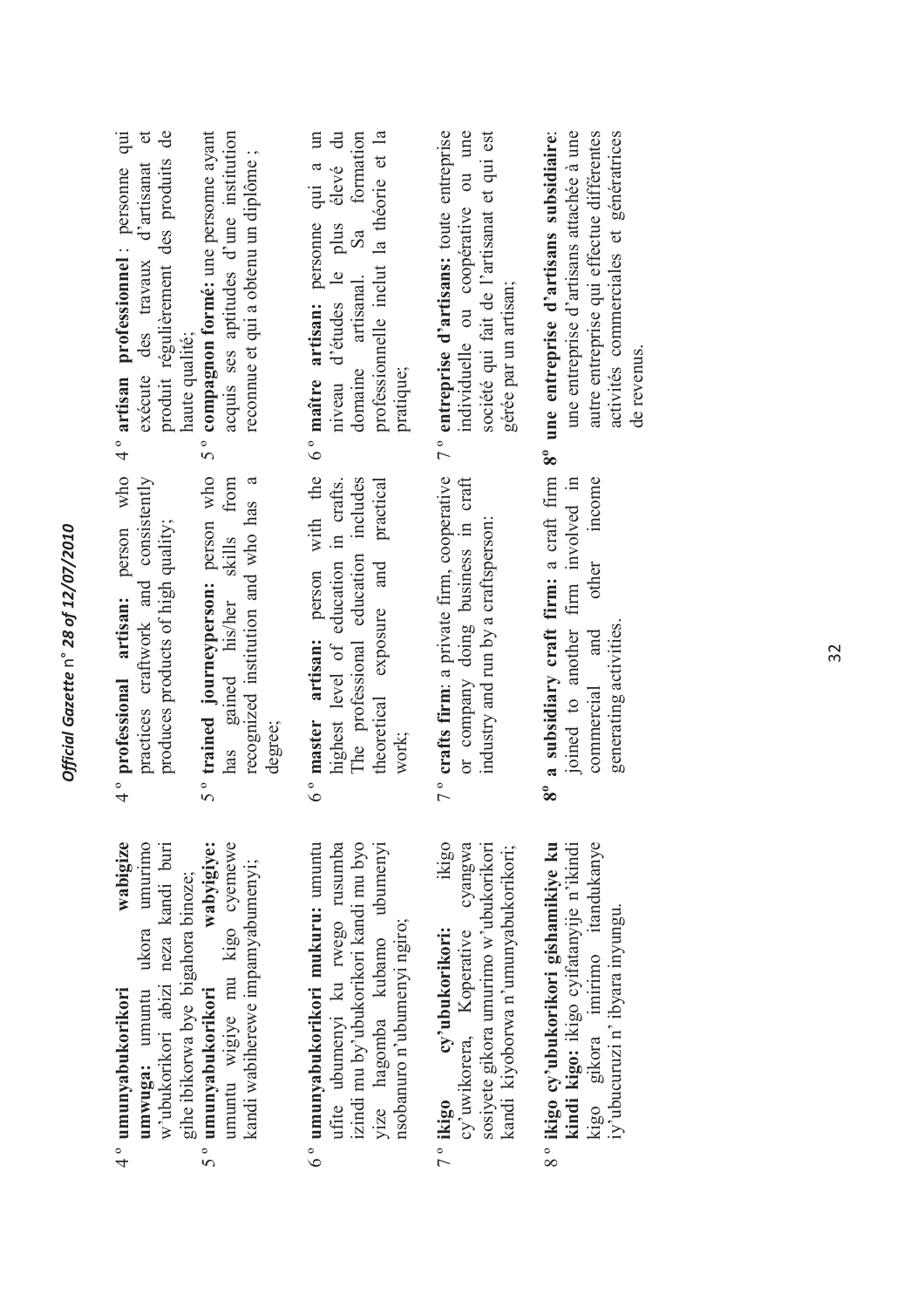| CATEGORIES<br>D'ARTISANAT ET OUALIFICATIONS<br><b>DANS</b><br><b>SECTEUR ARTISANAL</b><br><b>PROFESSIONNELLES</b><br>Ë<br><b>CHAPITRE</b><br>CRAFT CATEGORIES<br>CRAFT<br>PROFESSIONAL<br>THE | d'activités<br>Catégories<br>$\ddot{\dot{\delta}}$<br>artisanales<br>Article | different L'artisanat comprend différentes catégories<br>each professionnelles dont chacune englobe les<br>professions de même type.<br>are<br>$\sigma$ f<br>consist | par<br>governed by this Law Les catégories d'artisanat régies<br>présente loi sont les suivantes | 11° services dans le secteur artisanal.<br>5° tannage et maroquinerie;<br>10° céramique et poterie;<br>7° travail du métal;<br>transformation<br>9° construction;<br>$2o$ menuiserie;<br>4° décoration;<br>8° orfevrerie;<br>3° tressage;<br>$1°$ couture;<br>$6\degree$                                                                                                                                                                                              |
|-----------------------------------------------------------------------------------------------------------------------------------------------------------------------------------------------|------------------------------------------------------------------------------|----------------------------------------------------------------------------------------------------------------------------------------------------------------------|--------------------------------------------------------------------------------------------------|-----------------------------------------------------------------------------------------------------------------------------------------------------------------------------------------------------------------------------------------------------------------------------------------------------------------------------------------------------------------------------------------------------------------------------------------------------------------------|
| $\overline{\mathsf{K}}$<br>QUALIFICATIONS<br>SECTOR<br>Ë<br>CHAPTER<br>AND                                                                                                                    | <b>Article 3: Categories of craft activities</b>                             | comprised of professions of the same kind.<br>categories which<br>shall<br>crafts<br>professional<br>The                                                             | The crafts categories<br>shall be the following:                                                 | 5° hides and leather work;<br>10° ceramics and pottery;<br>11° craft sector services.<br>9° construction;<br>7° metal work;<br>processing;<br>4° decoration;<br>8° stonework;<br>2° carpentry;<br>1 <sup>°</sup> tailoring;<br>3° tapestry;<br>$6\degree$                                                                                                                                                                                                             |
| N'IMPAMYABUSHOBOZI MU MWUGA<br><b>IBYICIRO</b><br>Ë<br><b>BY'UBUKORIKORI</b><br>W'UBUKORIKORI<br>$\mathbb{N} \mathbb{A}$<br>UMUTWE                                                            | Ingingo ya 3: Ibyiciro by'ubukorikori                                        | cyiciro kigizwe<br>Ubukorikori bugizwe n'ibyiciro by'imyuga<br>bitandukanye kandi buri<br>n'imyuga y'ubwoko bumwe.                                                   | Ibyiciro by'ubukorikori birebwa n'iri tegeko ni<br>ibi bikurikira:                               | bikomoka ku<br>mabuve<br>rwego<br>gutunganya ibikomoka ku byuma;<br>gutunganya ibikomoka ku mpu;<br>k<br>mu<br>ibikomoka<br>gutunganya ibikoresho<br>ruvangitirane rw'ibintu;<br>20<br>ububumbyi;<br>rw'ubukorikori<br>serivisi<br>gutunganya<br>° ububoshyi;<br>9° ubwubatsi;<br>y'agaciro;<br>1 <sup>°</sup> ubudozi;<br>2 <sup>°</sup> ububaji;<br>gutaka;<br>$10^{\circ}$<br>$\frac{1}{10}$<br>。<br>4<br>$\frac{1}{2}$<br>$5^{\circ}$<br>$\frac{1}{8}$<br>$\circ$ |

Official Gazette n° 28 of 12/07/2010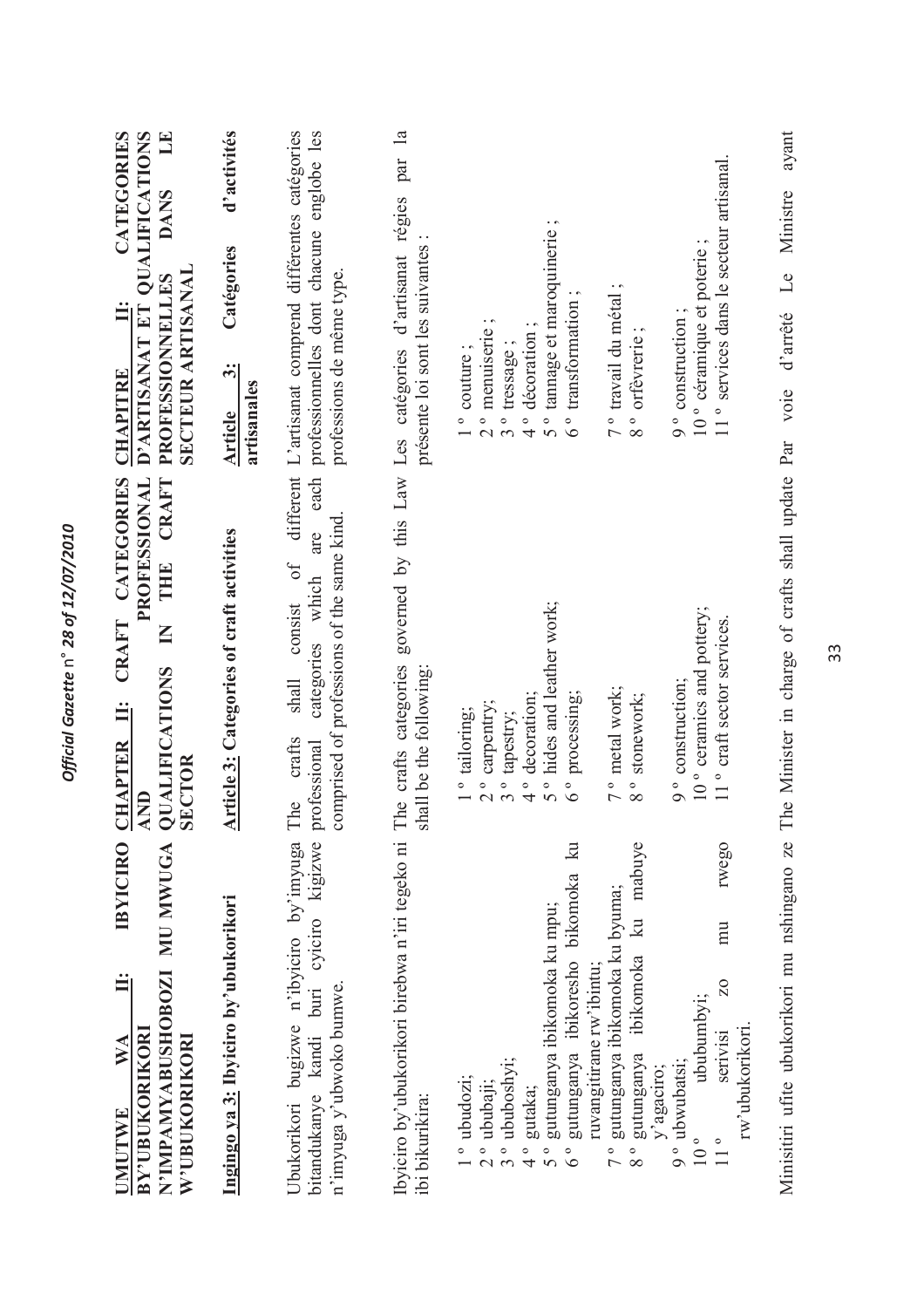Official Gazette n° 28 of 12/07/2010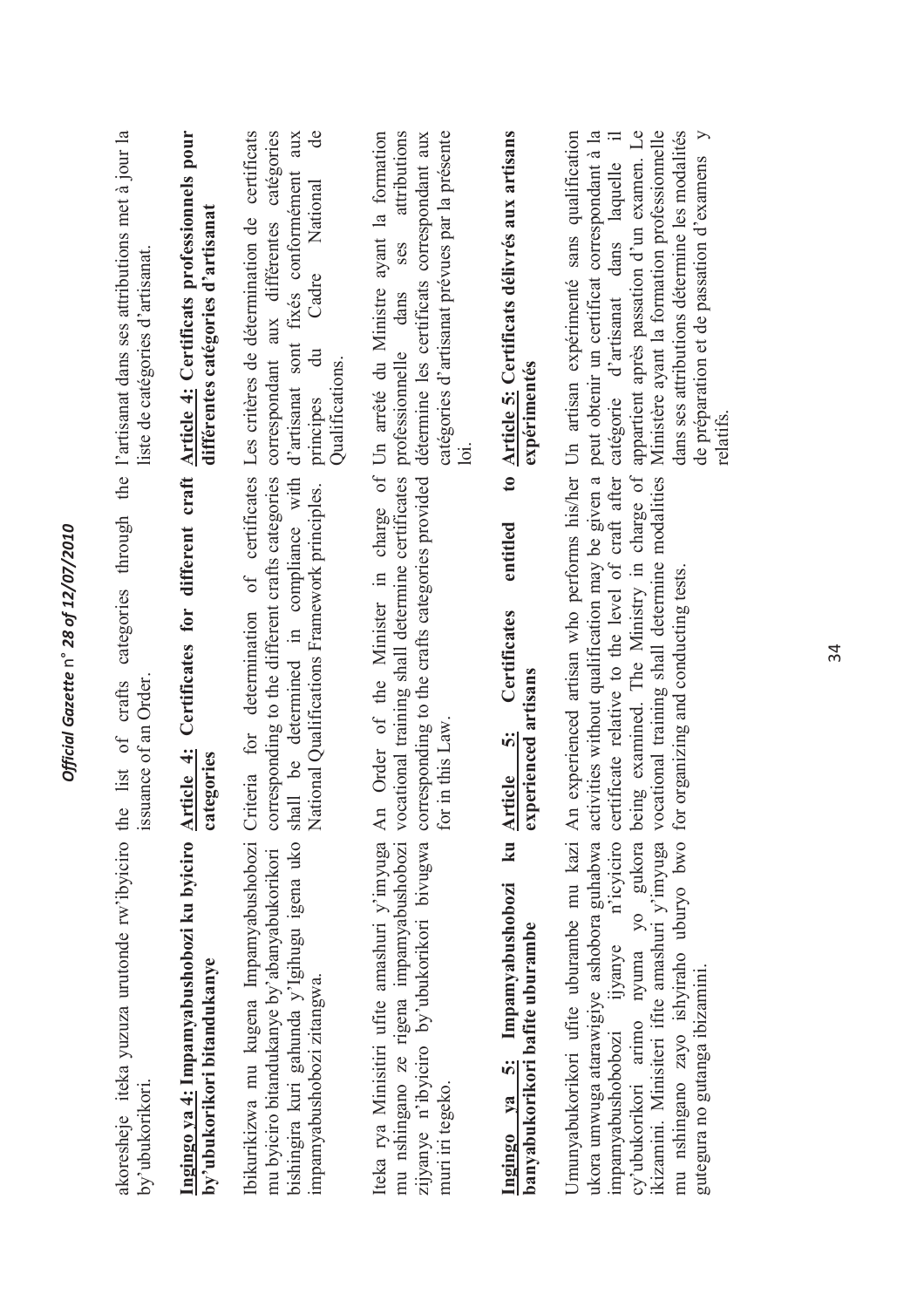| UMUTWE WA III: IMITUNGANYIRIZE<br>Y'UMWUGA W'UBUKORIKORI                                                                                                                                                                                                                 | <b>CHAPTER III: ORGANIZATION OF THE</b><br>CRAFT PROFESSION                                                                                                                                                 | $\mathbf{D}$ E<br>CHAPITRE III: ORGANISATION<br>LA PROFESSION D'ARTISANAT                                                                                                                                                                                   |
|--------------------------------------------------------------------------------------------------------------------------------------------------------------------------------------------------------------------------------------------------------------------------|-------------------------------------------------------------------------------------------------------------------------------------------------------------------------------------------------------------|-------------------------------------------------------------------------------------------------------------------------------------------------------------------------------------------------------------------------------------------------------------|
| Ingingo ya 6: Ibisabwa kugira ngo umuntu<br>yitwe umunyabukorikori                                                                                                                                                                                                       | $\approx$<br>as<br>qualify<br>Requirements to<br>craftsperson<br>Article 6:                                                                                                                                 | <b>Article 6:</b> Conditions requises pour être<br>qualifié artisan                                                                                                                                                                                         |
| Kugira ngo umuntu yitwe Umunyabukorikori In order for a person to qualify as an artisan,<br>agomba kuba yujuje ibi bikurikira:                                                                                                                                           | he/she shall                                                                                                                                                                                                | Pour être qualifié artisan, il faut remplir les<br>conditions suivantes:                                                                                                                                                                                    |
| 1° gukora umwe mu myuga y'ubukorikori<br>uvugwa mu byiciro biteganwa n'iri<br>tegeko;                                                                                                                                                                                    | categories<br>perform one of the crafts<br>provided for under this Law;                                                                                                                                     | des<br>activités artisanales établies par la<br>catégories<br>des<br>° exercer l'une<br>présente loi;                                                                                                                                                       |
| mu<br>impamyabushobozi<br>bukorikori;<br>2 <sup>°</sup> kugira                                                                                                                                                                                                           | certificate in<br>professional<br>$\boldsymbol{\varpi}$<br>2° posses<br>craft;                                                                                                                              | certificat<br>professionnel dans le domaine de<br>$d'$ un<br>2° être titulaire<br>l'artisanat;                                                                                                                                                              |
| 3 ° kwiyandikisha nk'umunyabukorikori.                                                                                                                                                                                                                                   | 3° be registered as an artisan.                                                                                                                                                                             | 3° être enregistré comme artisan.                                                                                                                                                                                                                           |
| ibizamini, no kuba afite uburambe bw'imyaka recognized institution required to have passed<br>y'imyuga mu bigo byemewe kandi yaratsinze<br>Kugira ngo umuntu abe umunyabukorikori<br>amashuri<br>itatu (3) mu kazi nk'umunyabukorikori.<br>agomba kuba yarize<br>mukuru, | a master<br>acquired vocational training in crafts in a<br>artisan, he/she shall be required to have<br>an exam and to have three $(3)$ year experience<br>In order for a person to become<br>as an artisan | domaine de l'artisanat dans les institutions<br>acquis sa formation professionnelle dans le<br>Pour être qualifié maître artisan, il faut avoir<br>reconnues, avoir passé un examen et avoir<br>une expérience de trois (3) ans de travail<br>comme artisan |
| Ingingo ya 7: Ibyo umunyabukorikori wo<br>mu rwego ruciriritse yifashisha                                                                                                                                                                                                | Article 7: Means used by a medium artisan                                                                                                                                                                   | Article 7: Moyens dont se sert un artisan<br>moyen                                                                                                                                                                                                          |
| Umunyabukorikori, nka rwiyemezamirimo wo<br>mu rwego ruciriritse, yemerewe kwifashisha<br>we cyangwa abakozi<br>abagize umuryango                                                                                                                                        | permitted to seek assistance from his/her<br>An artisan, as a small scale entrepreneur, is<br>family members or workers or use machines                                                                     | Un artisan, en tant que petit entrepreneur,<br>peut se faire aider par les membres de sa<br>famille ou des ouvriers ou utiliser des                                                                                                                         |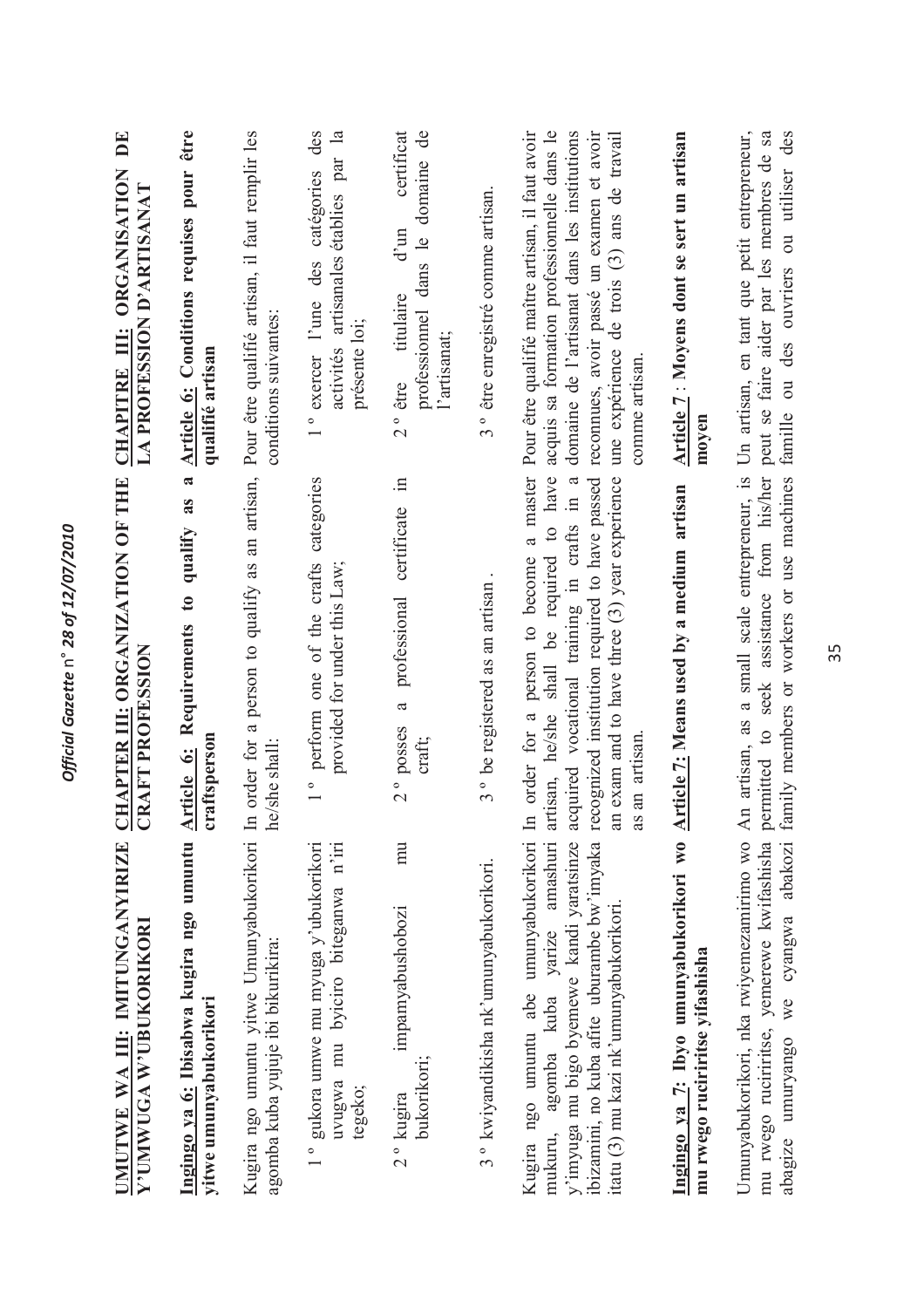| ngo for the execution of his/her activities.<br>agakoresha imashini kugira<br>arangize iyo mirimo.<br>cyangwa                                                                                                                                                                                                                                             |                              | machines-outils pour l'accomplissement de<br>ses activités.                                                                                                                                                                                                                   |
|-----------------------------------------------------------------------------------------------------------------------------------------------------------------------------------------------------------------------------------------------------------------------------------------------------------------------------------------------------------|------------------------------|-------------------------------------------------------------------------------------------------------------------------------------------------------------------------------------------------------------------------------------------------------------------------------|
| Kwiyandisha Article 8: Registration of artisans<br>$\ddot{\infty}$<br>kw'abanyabukorikori<br>V2<br>Ingingo                                                                                                                                                                                                                                                |                              | Article 8: Enregistrement d'artisans                                                                                                                                                                                                                                          |
| Registration of an artisan as an individual L'inscription<br>organization shall conform to the applicable<br>trader, a commercial company or a cooperative<br>Laws.<br>amategeko<br>Iyandikwa ry'umunyabukorikori nk'umucuruzi<br>wikorera, nk'ikigo cy'ubucuruzi cyangwa nka<br>gukurikiza<br>koperative bigomba<br>abigenga.                            |                              | de<br>d'entreprise<br>coopérative se fait conformément aux lois<br>en<br>à titre<br>ou d'organisation<br>des artisans<br>individuel,<br>commerciale<br>commerçant<br>applicables.                                                                                             |
| operate.<br>$\mathbf{c}$<br>kwiyandikisha,<br>akorera<br>aho<br>agaragaza<br>cyo<br>cyangwa azakorera.<br>umunyabukorikori<br>gihe<br>$\rm M\mu$                                                                                                                                                                                                          |                              | During the registration process, the artisans Lors de l'enregistrement, l'artisan indique le<br>shall indicate where he/she operates or intends lieu d'exercice de sa profession.                                                                                             |
| conformity with the provisions of this Law.<br>bagomba<br>kwiyandikisha hakurikijwe ibiteganywa n'iri<br>bose<br>Abanyabukorikori<br>tegeko.                                                                                                                                                                                                              |                              | All artisans shall be required to register in Tous les artisans doivent se faire enregistrer,<br>$\overline{\mathbf{a}}$<br>$\overline{d}$ e<br>dispositions<br>aux<br>conformément<br>présente loi.                                                                          |
| Artisans<br>rganizations<br>$\ddot{\mathbf{e}}$<br>mu Article<br>$\ddot{\bullet}$<br>Abanyabukorikori<br>$\dot{\tilde{\mathbf{c}}}$<br>makoperative<br>$V2$<br>Ingingo                                                                                                                                                                                    | cooperative Article 9:<br>Ξ. | en<br>organisés<br>Artisans<br>coopératives                                                                                                                                                                                                                                   |
| organization. In such a case, they shall be<br>governed by the Law governing cooperative<br>to form a<br>organizations in Rwanda.<br>cyangwa imyuga ifite aho ihuriye bashobora may associate<br>kwibumbira hamwe bagashinga koperative.<br>Abanyabukorikori bakora umwuga umwe<br>Muri icyo gihe, bagengwa n'itegeko rigenga<br>Amakoperative mu Rwanda. | cooperative                  | Artisans of the same or related professions Les artisans pratiquant une même profession<br>ou des professions connexes peuvent<br>s'associer et former une coopérative. Dans<br>cas la coopérative est régie par la loi<br>régissant les coopératives au Rwanda.<br>$\rm{ce}$ |

Official Gazette n° 28 of 12/07/2010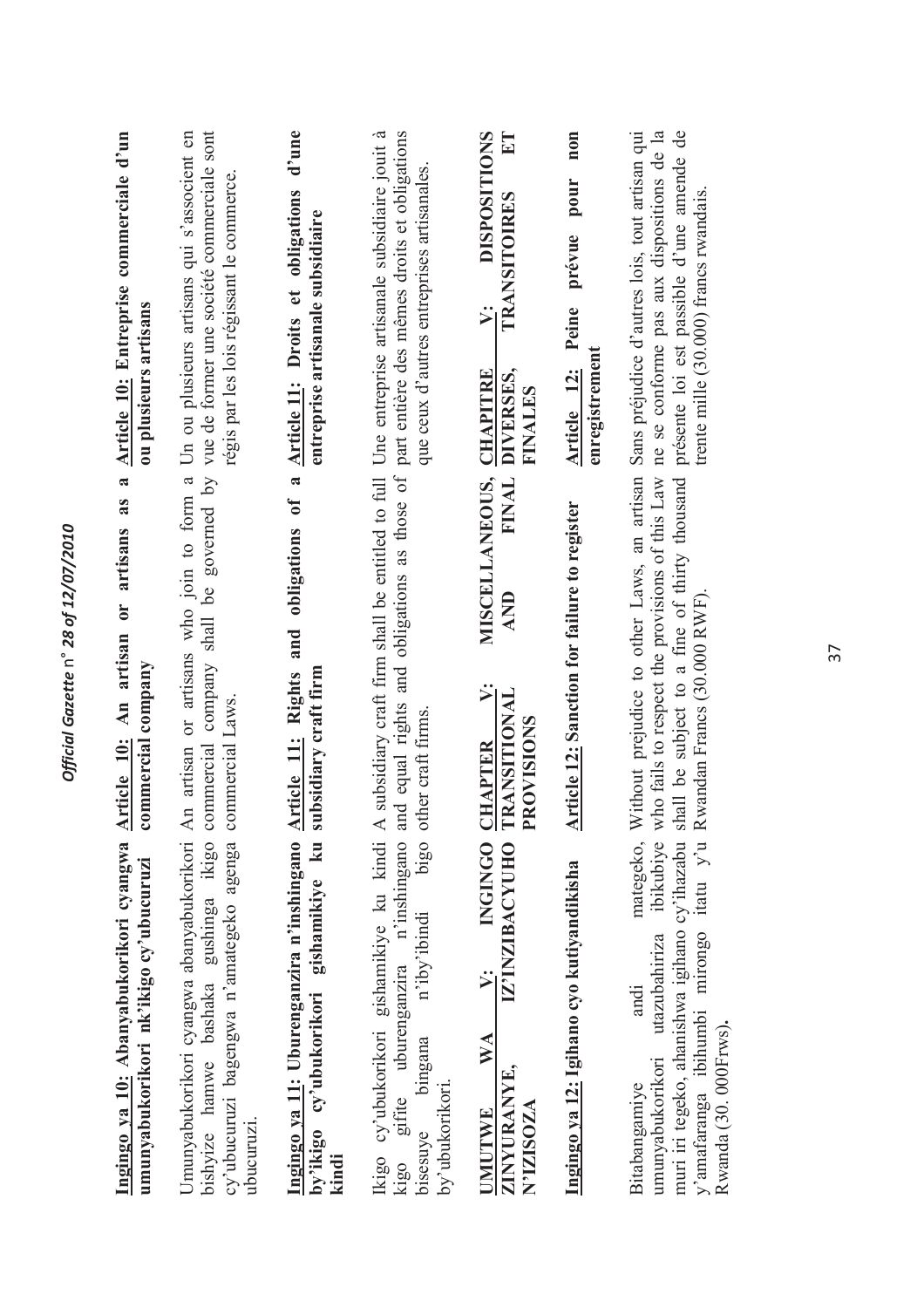| Ingingo ya 13: Ingingo y'inzibacyuho                                                                                                                                                                                                                                                   | <b>Article 13: Transitional provision</b>                                                                                                                                                                                                                                                                                                                                          | <b>Article 13: Disposition transitoire</b>                                         |
|----------------------------------------------------------------------------------------------------------------------------------------------------------------------------------------------------------------------------------------------------------------------------------------|------------------------------------------------------------------------------------------------------------------------------------------------------------------------------------------------------------------------------------------------------------------------------------------------------------------------------------------------------------------------------------|------------------------------------------------------------------------------------|
| Igazeti ya Leta ya Repubulika y'u Rwanda<br>ibigo<br>uhereye ku munsi iri tegeko ritangarijwe mu<br>by'ubukorikori bisanzwe bikora uwo murimo<br>bihawe igihe kitarenga imyaka ibiri (2)<br>babe<br>abanyabukorokori<br>cyangwa<br>Abanyabukorikori<br>ngo<br>baryubahirije.<br>kugira | Existing artisans or craft firms shall have a Les artisans ou les entreprises artisanales<br>maximum of two (2) years from the date of opérant dans le secteur de l'artisanat dispose<br>publication of this Law in the Official Gazette d'une période maximale de deux (2) ans à<br>of the Republic of Rwanda to abide its compter de la date de publication de la<br>provisions. | présente loi au Journal Officiel de la<br>République du Rwanda pour s'y conformer. |
| Ingingo ya 14: Itegurwa, isuzumwa n'itorwa<br>ry'iri tegeko                                                                                                                                                                                                                            | <b>Article 14: Preparation, consideration and</b><br>adoption of this Law                                                                                                                                                                                                                                                                                                          | Article 14: Initiation, examen et adoption<br>de la présente loi                   |
| rurimi<br>rw'Icyongereza, risuzumwa kandi ritorwa mu<br>mu<br>ryateguwe<br>rurimi rw'lkinyarwanda.<br>tegeko<br>İri                                                                                                                                                                    | This Law was drafted in English, considered La présente loi a été initiée en anglais,<br>and adopted in Kinyarwanda.                                                                                                                                                                                                                                                               | examinée et adoptée en kinyarwanda.                                                |
| ry'ingingo<br>z'amategeko zinyuranyije n'iri tegeko<br>Ingingo ya 15: Ivanwaho                                                                                                                                                                                                         | <b>Article 15: Repealing provision</b>                                                                                                                                                                                                                                                                                                                                             | <b>Article 15: Disposition abrogatoire</b>                                         |
| zinyuranyije na ryo zivanyweho.                                                                                                                                                                                                                                                        | Ingingo zose z'amategeko abanziriza iri kandi All prior legal provisions contrary to this Law Toutes les dispositions légales antérieures<br>are hereby repealed                                                                                                                                                                                                                   | contraires à la présente loi sont abrogées.                                        |
| Ingingo ya 16 Igihe iri tegeko ritangira<br>gukurikizwa                                                                                                                                                                                                                                | <b>Article 16: Commencement</b>                                                                                                                                                                                                                                                                                                                                                    | Article 16: Entrée en vigueur                                                      |
| gukurikizwa ku munsi<br>Leta ya<br>Igazeti ya<br>Repubulika y'u Rwanda.<br>Iri tegeko ritangira<br>ritangariweho mu                                                                                                                                                                    | This Law shall come into force on the date of La présente loi entre en vigueur le jour de sa<br>ts publication in the Official Gazette of the publication au Journal<br>Republic of Rwanda.                                                                                                                                                                                        | de la<br>Officiel<br>République du Rwanda.                                         |